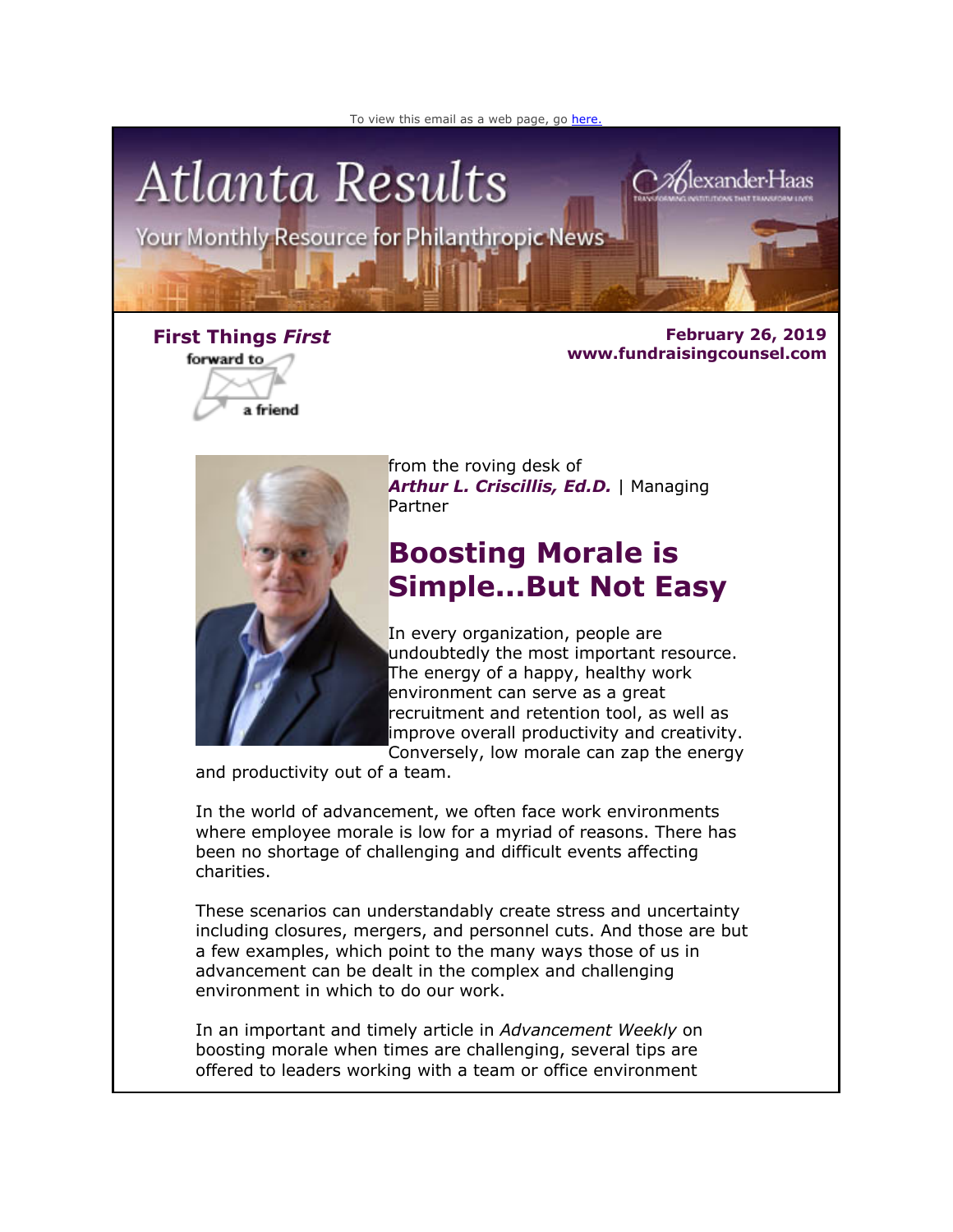experiencing low morale: be direct, rebuild trust, and inspire others. And works for all kinds of organizations.

**[Read more here...](http://fundraisingcounsel.com/boosting-morale-is-simple-but-not-easy/)**

## *You* **Should Know....**

#### **Worried About a 2019 Recession: Publication asks David King for Insight**

Because recession warnings are routinely flashing, *The Chronicle of Philanthropy* recently published articles about the possibility, if nonprofits should worry and things charities should be doing regardless.



**[Read more about it here.](http://fundraisingcounsel.com/hard-times-hard-decisions-7-things-small-and-midsize-charities-should-do-when-a-recession-looms/)**

The *Chronicle* reached out to Alexander Haas President & CEO **David King** who offers a few suggestions as to what groups can do, even now, when the wolf seems to be at the door.

*"Identify what economic conditions affect your donor. David King, head of the Alexander Haas fundraising consultancy, says organizations sometimes worry over "the economy with a capital 'E' " — the global or national economic outlook. He advises instead to "go micro" and look at how key industries or regions are faring.*

# **Successful Campaigns Require Planning ARE YOU READY?**

Take Our **CAMPAIGN READINESS** Assessment

Alexander Haas

# **Listen and** *Learn....*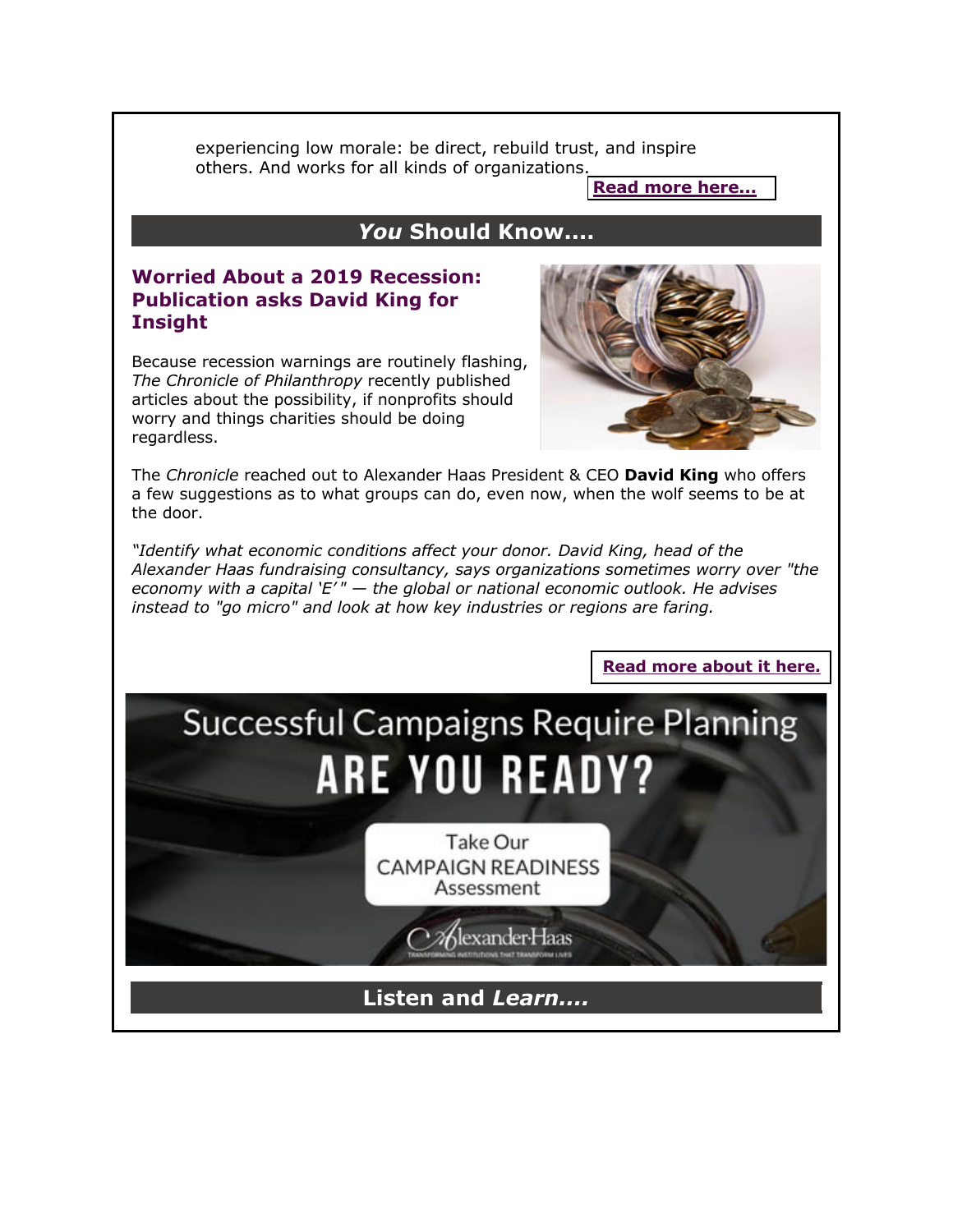#### **What Donors Really Want**

**Margaret Venable** and **David Elrod** of **Dalton State College** join Alexander Haas President and CEO David King to discuss the importance of achieving HSI (Hispanic Serving Institution) status and how fostering student engagement on campus builds university ambassadors for the future.

Plus, Margaret and David share their thoughts on tuition costs, managing large donor gifts, and how to

personalize donor communications.

#### **[click on picture for podcast](http://fundraisingcounsel.com/culture-on-campus-dalton-states-david-elrod-and-margaret-venable-talk-student-engagement-and-donor-communications/)**



#### **Are You Listening to Our Podcast?**



**NonprofitNews.com** thinks you should! The website's **Donorbox Blog** lists our podcast **Futures in Fundraising** #4 on a list of **8 Podcasts for Nonprofit Founders (in 2018)**.

Catch a new episode of Futures in Fundraising each month on Tuesdays at 10:00 am (EST) on Facebook Live.